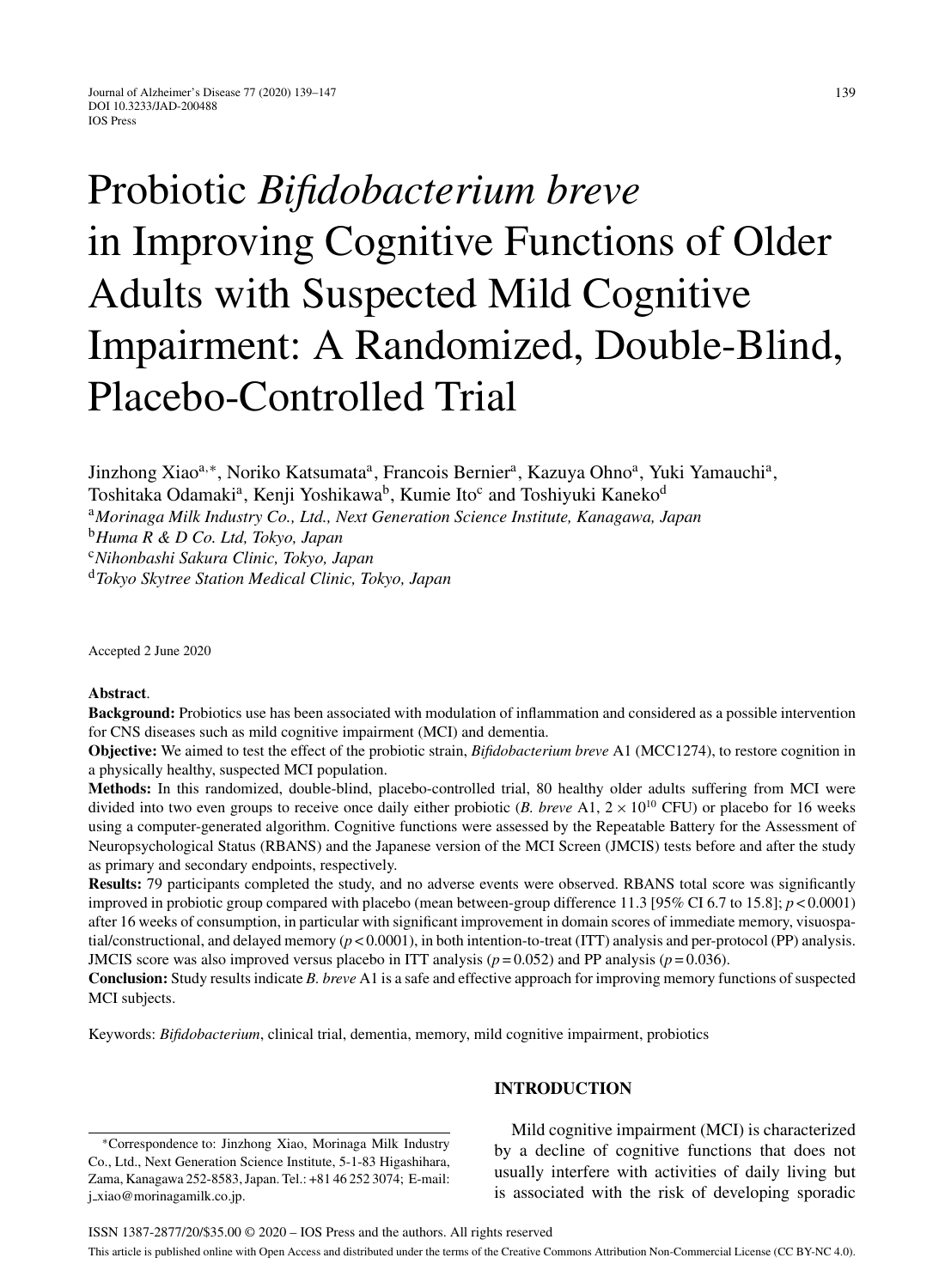Alzheimer's disease (AD) or other dementia within a few years if left untreated [1]. Numerous studies were, therefore, conducted to estimate the prevalence of MCI in the older adult population. According to the expanded Mayo Clinic criteria, the average prevalence of MCI varies between 7–42% depending on the studied population, reaching an average frequency of 18.9% amongst >65 years old [2].

The number of AD cases is now reaching epidemic proportions with an estimated one new patient being diagnosed every 65 seconds according to the Alzheimer's Association web site with an estimated 135 million cases worldwide by the year 2050 ([https://www.alz.org/alzheimers](https://www.alz.org/alzheimers-dementia/facts-figures)dementia/facts-figures), causing an unprecedented burden to society. Current AD medications only have temporary beneficial symptomatic effects and are not effective in alleviating any symptoms of MCI [3]. Moreover, recent clinical trials in both early sporadic and familial AD patients using anti-amyloid- $\beta$  strategies to block or clear various form of amyloid- $\beta$  (the proposed cause of AD) all fell short of expectations [4] (DIAN study, [https://www.clinicaltrialsarena.com/comment/dian](https://www.clinicaltrialsarena.com/comment/dian-tu-drug-trial/)tu-drug-trial/), while less than a handful of anti-amyloid options are still being pursued. As a result, novel promising strategies for early dementia prevention are being uncovered. Recent studies, for example, suggested that MCI and AD could be due to peripheral and central mild polymicrobial infections as the source of brain inflammation, brain atrophy, neuronal cell death, and AD hallmarks such as amyloid plaques and tangles [5, 6]. Other emerging strategies are also looking at changes in lifestyle and nutrition as possible practical approaches to treat or prevent dementia [7, 8]. The very recent findings that dietary interventions such as oligomannates and ketogenic medium-chain triglyceride consumption resulted in cognition amelioration in AD and/or MCI point at the role of gut dysbiosis-promoted neuroinflammation in dementia and at the importance of considering the remodeling of the gut microbiota as novel therapies [9, 10].

Probiotics are live microorganisms that can provide health benefits when consumed in regular amounts [11]. Probiotics have been proposed to influence the CNS, and their use is now under active investigations for treating neurological disorders [12]. These investigations have been prompted from observations that gut microbiota in those disorders patients is different from those of healthy individuals and by the discoveries that several probiotics possess anti-inflammatory and modulatory effects on our immune system, which plays an important role in neuropsychological and neurodegenerative diseases [13]. In fact, gut microbes can have positive or negative effects on the brain environment using various known bidirectional pathways of communication, including hepatic and gallbladder metabolism, immune-modulatory responses, neuronal innervation (vagal nerve), enteroendocrine, and microbial metabolite signaling (gut-brain axis) [12].

In that context, our previous studies evaluating a probiotic strain, *Bifidobacterium breve* A1, in an AD mouse model is relevant since it demonstrated the therapeutic potential of this probiotic in managing memory functions as well as suppressing inflammation and immune-reactive genes that are induced by amyloid- $\beta$  accumulation in brain [14]. We also previously conducted a randomized, double-blind, placebo-controlled pilot trial evaluating *B. breve* A1 in human subjects with self-reported memory complaints [15]. Although the trial did not meet its primary endpoint, we did observe significant improvement of immediate memory in the subgroup analysis of MCI subjects with lower memory scores at baseline compared to placebo when assessed by Repeatable Battery for the Assessment of Neuropsychological Status (RBANS), which prompted us to conduct further investigations.

The aim of this present study was, therefore, to test the hypothesis that *B. breve* A1 can ameliorate cognitive functions in a physiological healthy, suspected MCI population by conducting another double-blind placebo-controlled trial.

# **MATERIALS AND METHODS**

This study was a double-blind, randomized placebo-controlled trial to study the effect of *B. breve* A1 in subjects with suspected MCI who had lower RBANS total score and is registered at University Hospital Medical Research Network, number UMIN000037725. Such patient population was selected because *B. breve* A1 consumption seems more effective in subjects with more cognitive deficits as observed in our previous study [15].

#### *Participants*

Older adults aged 50–79 years living in the Tokyo Metropolitan area were recruited from the volunteer bank of a clinical research organization (Huma R & D Co. Ltd, Tokyo, Japan). All subjects underwent a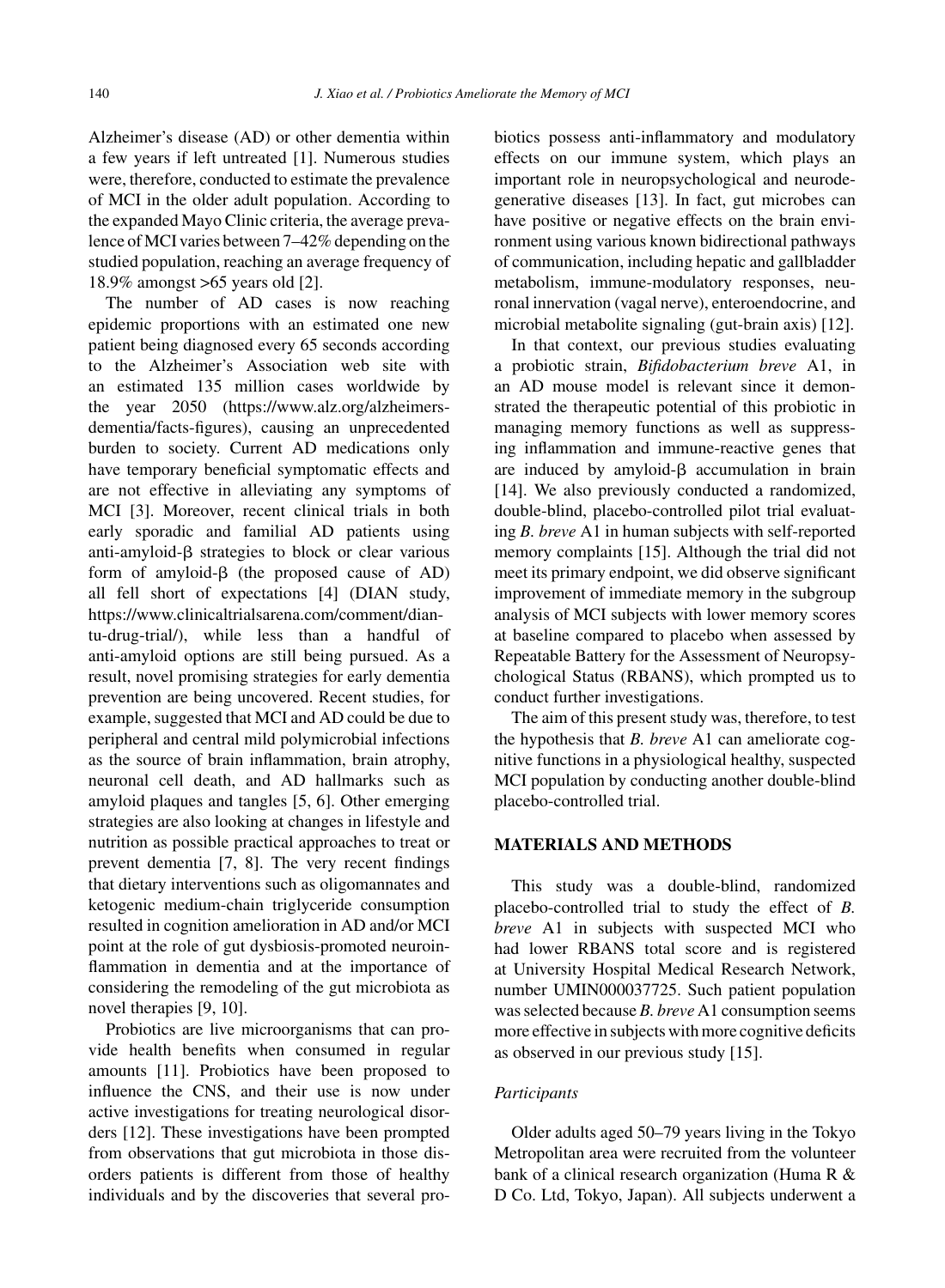medical examination and Mini-Mental State Examination (MMSE) (Visit 1). Subjects were selected according to the following inclusion criteria 1) age 50–79 years with Japanese nationality, 2) MMSE score 22 or more. Exclusion criteria were as follows: 1) diagnosed with dementia, 2) under exercise therapy or dietetic therapy, 3) allergy for test food, 4) history of either medicine or alcohol dependence syndrome, 5) history of mental illness (depression) or sleep disturbance, 6) on a night-shift or is a shift worker, 7) lifestyle is hugely irregular, 8) an unbalanced diet, 9) being treated or history of serious diseases such as diabetes, liver disease (hepatitis), renal disease, heart disease, thyroid disease, adrenal disease, or other serious metabolic disease, 10) use of health foods, supplements, and medicines that may affect cognitive function, 11) history of significant surgery involving gastrectomy, gastrointestinal surgery, bowel resection, and digestive system (excluding appendicitis), 12) participation in other clinical studies within the past 3 months or who is planning to participate in other clinical studies during the current study, 13) blood draw of 200 mL within the past one month or 400 mL within the past three months, 14) under planning to get pregnant after the day of informed consent or is currently pregnant and lactating, 15) cannot keep the daily records, 16) judged ineligible based on the screening data or by the study physician.

Participants' characteristics are shown in Table 1. Subjects were recruited between June to August 2019, in Nihonbashi Sakura Clinic, Tokyo, Japan and Tokyo Skytree Station Medical Clinic, Tokyo, Japan. In total, 315 subjects were screened (visit 1, –10 to –6 week), and 207 met the study criteria (Fig. 1). All selected subjects came for a second examination (visit 2,  $-6$  to  $-2$  week) for baseline RBANS score determination before randomization at the subsequent visit (visit 3, week 0). At the second screening, subjects were further selected for those with lower RBANS total score. A total of 80 subjects (age (years)  $61.1 \pm 7.2$ , 50–76; MMSE  $24.5 \pm 1.6$ , 22–28; RBANS total scores  $31.5 \pm 9.2$ ,  $11-45$ ) were enrolled in the randomization. This study was done with the approval of the ethical committee of Nihonbashi Egawa Clinic, and was based on the tenets of Declaration of Helsinki. Informed consent was obtained from each subject.

# *Intervention*

We prepared capsules containing lyophilized powder of *B. breve* A1 (stocked as MCC1274 in Morinaga

Table 1 Participants characteristics at baseline

|                                     | Probiotic<br>$(n=40)$ | placebo<br>$(n=40)$ |
|-------------------------------------|-----------------------|---------------------|
| Age $(y)$                           | 61.3(7.7)             | 60.9(6.9)           |
| Sex (M/F)                           | 19/21                 | 20/20               |
| Body weight (kg)                    | 56.2(8.5)             | 58.0(8.5)           |
| Height (cm)                         | 163.2(8.8)            | 163.2(9.3)          |
| Body mass index $(kg \cdot m^{-2})$ | 21.0(2.1)             | 21.7(1.9)           |
| Systolic blood pressure (mmHg)      | 124.0 (14.2)          | 120.9 (12.8)        |
| Diastolic blood pressure (mmHg)     | 71.4(8.7)             | 72.5(9.5)           |
| Heart rate (bpm)                    | 68.4(8.4)             | 70.0(11.6)          |

Data are number or mean (SD).

Culture Collection, Zama, Japan), a strain originating from an infant, which mainly contained maize starch as a carrier. We confirmed that each capsule contained  $1 \times 10^{10}$  CFU or more using a microbial colony counting methodology. Placebo capsules were composed of maize starch only and were identical in appearance, weight, and smell. Each participant was asked to consume two probiotic or placebo capsules daily for 16 weeks.

For the primary outcome, the Japanese version of RBANS test was administered by clinicians to assess multiple cognitive domains. It includes 12 standard cognitive subtests grouped in five domains: immediate memory (list learning and story memory), visuospatial/constructional (figure copy and line orientation), language (picture naming and semantic fluency), attention (digit span and digit symbol coding), and delayed memory (list recall, list recognition, story recall, and figure recall). A different version was used for each examination to avoid the effect of learning. The Japanese version of the MCI Screen (JMCIS) score was also added in this study as a secondary endpoint. It is based on a 10-word recall test and is considered to be the most sensitive test for discriminating between healthy aging and MCI[16]. Medical interviews and blood tests were performed at screening (visit 1) and at the end of the trial (visit 4, week 16). Body weight, blood pressure, and heart rate were measured at each visit.

# *Randomization and masking*

Eligible participants were distributed in a 1 : 1 ratio to the two groups (probiotic or placebo) of the study, according to a computer-generated random sequence. Any member of the research team did not know the allocated sequence until the study end and database lock. Given the safety record of *B. breve* A1, no provision for emergency unmasking of study participants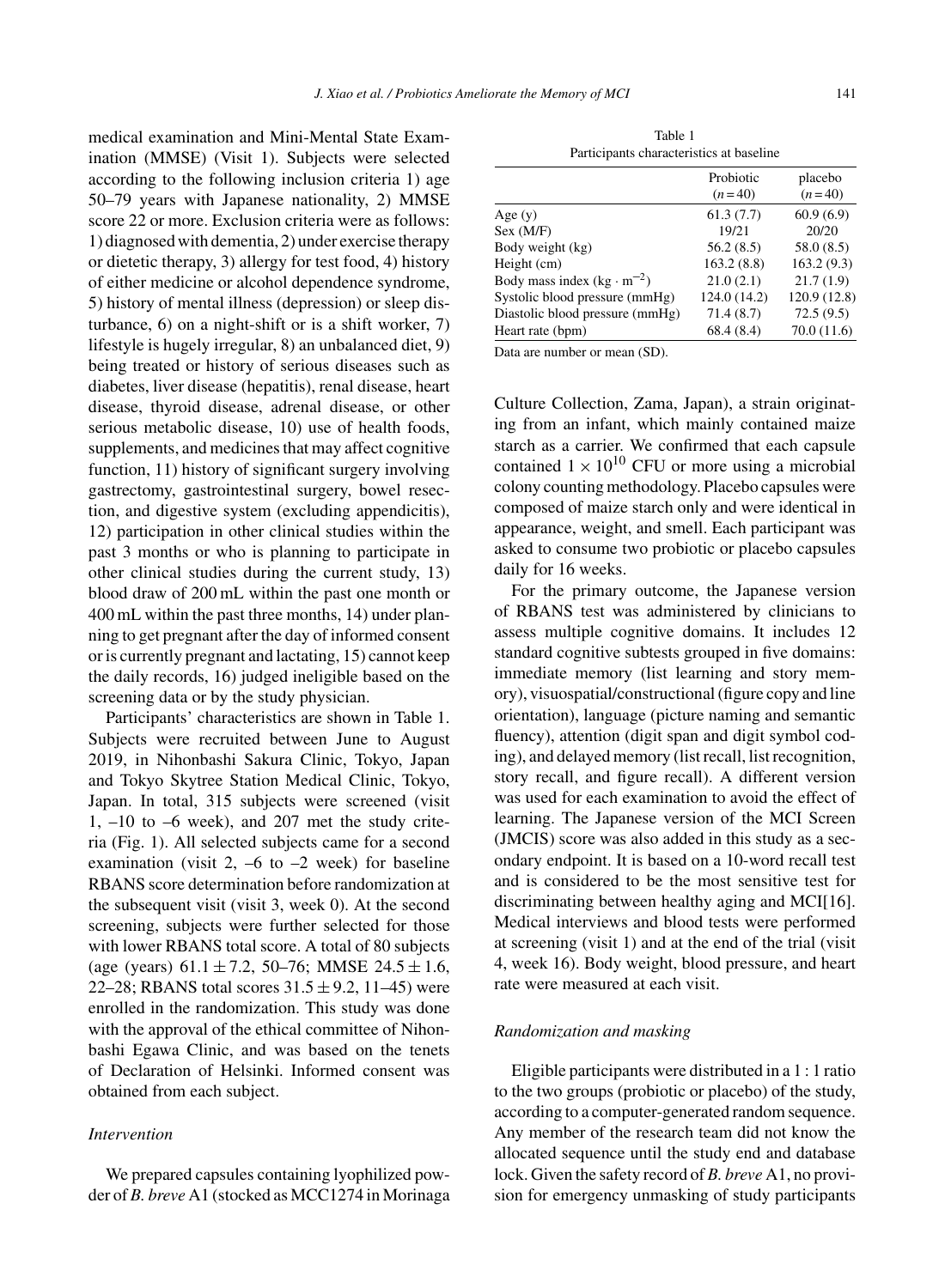

Fig. 1. Trial profile.

was considered, and therefore, no allocation sequence copies were held at the recruitment sites.

#### *Statistical analysis*

In our previous pilot trial, we observed significant improvement in immediate memory compared to placebo in the subgroup analysis of subjects with lower memory scores at baseline (probiotic group:  $n=27$ , placebo group:  $n=17$ ) [15]. A sample size of 80 participants (40 per each group) was enrolled to confirm the previous study as well as to look at the effect on other memory parameters by *B. breve* A1 consumption. This sample size was expected to achieve 80% power to detect 6-point difference change from baseline of RBANS score between the probiotic and placebo groups, assuming a standard deviation of 9 in both groups, a two-side test with  $\alpha$  = 0.05, and an attrition rate of 10%.

A total of 39 placebos and 40 treated participants completed the final examination. One female in the placebo group left the study at week 14 due to unrelated health complications, and one male in the probiotic arm started taking statins from week 7 during the study. Once data collection was completed, all data were fixed before the code-breaking. The main analysis for all primary and secondary outcome measures was done on the intention-totreat (ITT) with complete-case analysis for missing data. Per-protocol (PP) analysis by excluding data of the subject in probiotic arm who took prohibited medication was applied for the primary and secondary outcomes. Statistical analysis was performed using SPSS software version 26 (IBM, Tokyo, Japan) with significance set at  $p < 0.05$ . After examining the value distribution to be normal, we used Analysis of Co-Variance (ANCOVA) model to compare the values at week 16 for the probiotic group versus the placebo group of RBANS score and JMCIS score with baseline score as a covariate. The Student's *t*-test was used for comparing the changes of means. Safety of *B. breve* A1 was assessed on all participants by comparing any changes with Student's *t*-test.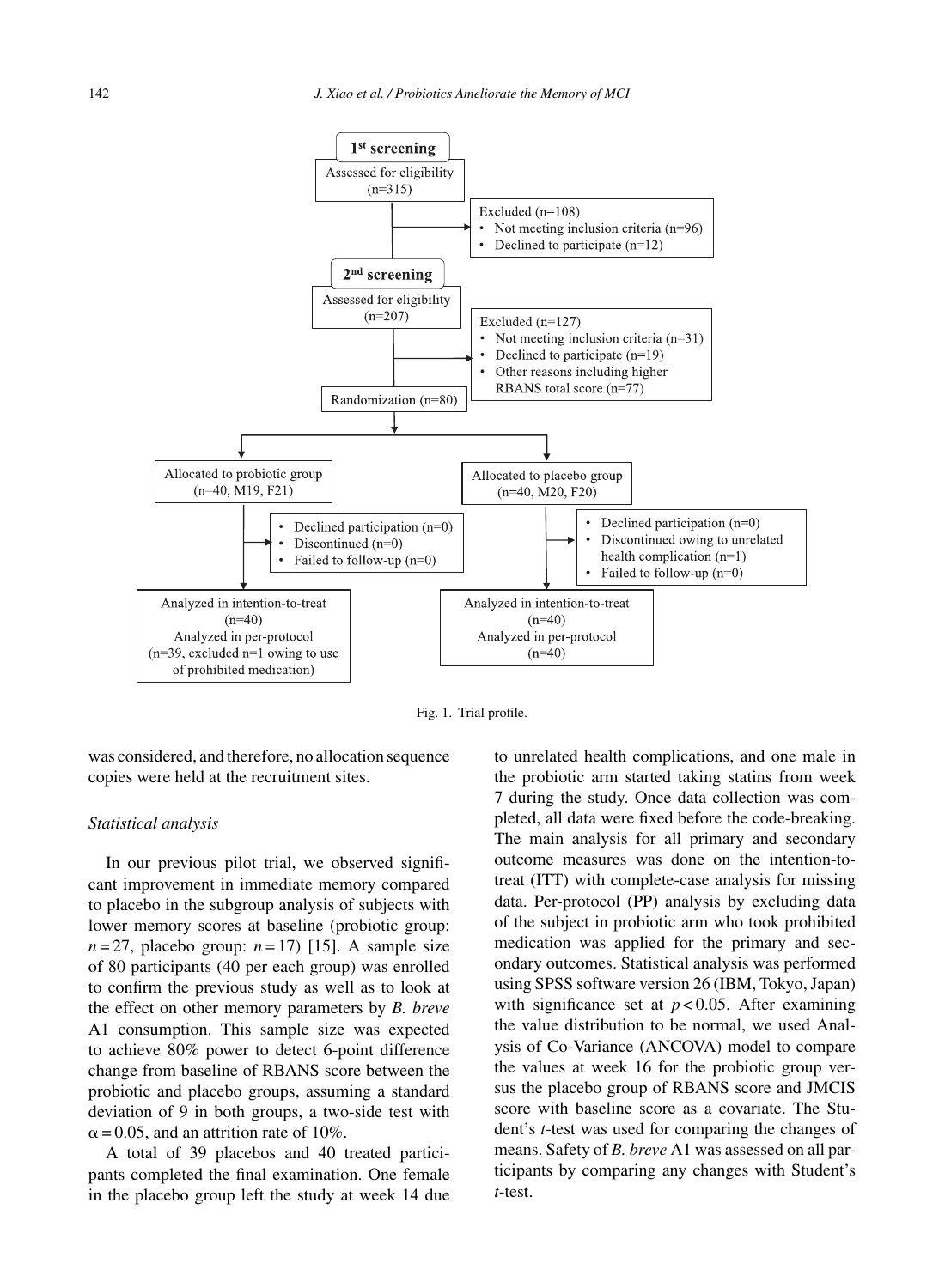| Results of the neuropsychological tests (11 I) |             |             |            |             |                               |          |  |  |
|------------------------------------------------|-------------|-------------|------------|-------------|-------------------------------|----------|--|--|
|                                                | Baseline    |             | 16 weeks   |             |                               |          |  |  |
|                                                | Placebo     | Probiotic   | Placebo    | Probiotic   | Difference (95% CI)           | p        |  |  |
| <b>RBANS</b> total score                       | 32.4(7.5)   | 30.5(10.6)  | 38.3(13.0) | 47.9 (13.4) | 11.3 $(6.7 \text{ to } 15.8)$ | < 0.0001 |  |  |
| Immediate memory                               | 36.4(8.4)   | 36.9(10.5)  | 38.7(9.9)  | 48.2(11.2)  | $9.2$ (5.1 to 13.3)           | < 0.0001 |  |  |
| Visuospatial/Constructional                    | 34.4 (14.4) | 32.1(13.2)  | 35.8(13.5) | 46.2(10.0)  | 11.4 $(6.8 \text{ to } 16.0)$ | < 0.0001 |  |  |
| Language                                       | 47.3 (7.8)  | 49.9 (10.7) | 50.1(8.8)  | 54.2(8.1)   | $3.5 (-0.2 \text{ to } 7.2)$  | 0.064    |  |  |
| Attention                                      | 49.2(10.0)  | 45.7(11.0)  | 53.3(11.8) | 51.1(10.2)  | $0.5$ (-2.7 to 3.8)           | 0.74     |  |  |
| Delayed memory                                 | 31.1(12.3)  | 31.1(12.0)  | 34.6(13.5) | 45.6(14.2)  | $11.0$ (6.6 to 15.3)          | < 0.0001 |  |  |
| <b>JMCIS</b> score                             | 63.2(7.5)   | 61.3(9.2)   | 60.5(9.9)  | 62.6(8.4)   | $3.5(0.2 \text{ to } 6.9)$    | 0.052    |  |  |
|                                                |             |             |            |             |                               |          |  |  |

Table 2 Results of the neuropsychological tests (ITT)

Baseline (Placebo:  $n = 40$ , Probiotic:  $n = 40$ ), 16 weeks (Placebo:  $n = 39$ , Probiotic:  $n = 40$ ). Values are indicated as mean (SD). Differences are indicated by changes of LSM between Placebo and Probiotice at 16 weeks. Effect of Probiotic was indicated in intergroup difference (95% CI) and p value by ANCOVA in intention-to-treat (ITT) analysis. RBANS, Repeatable Battery for the Assessment of Neuropsychological Status; JMCIS, The Japanese version of the MCI Screen.

| Table 3                                      |  |
|----------------------------------------------|--|
| Results of the neuropsychological tests (PP) |  |

|                             | <b>Baseline</b> |             | 16 weeks    |            |                               |          |
|-----------------------------|-----------------|-------------|-------------|------------|-------------------------------|----------|
|                             | Placebo         | Probiotic   | Placebo     | Probiotic  | Difference (95% CI)           | p        |
| <b>RBANS</b> total score    | 32.4(7.5)       | 30.4(10.7)  | 38.3(13.0)  | 48.0(13.6) | 11.5 $(6.9 \text{ to } 16.1)$ | < 0.0001 |
| Immediate memory            | 36.4(8.4)       | 36.9(10.6)  | 38.7(9.9)   | 48.5(11.2) | $9.5(5.4 \text{ to } 13.6)$   | < 0.0001 |
| Visuospatial/Constructional | 34.4 (14.4)     | 32.0(13.4)  | 35.8(13.5)  | 46.0(10.1) | 11.3 $(6.6 \text{ to } 15.9)$ | < 0.0001 |
| Language                    | 47.3 (7.8)      | 49.8 (10.8) | 50.1(8.8)   | 53.9 (8.0) | $3.2 (-0.5 \text{ to } 6.9)$  | 0.085    |
| Attention                   | 49.2(10.0)      | 45.6(11.1)  | 53.3 (11.8) | 51.1(10.4) | $0.7$ (-2.6 to 4.0)           | 0.67     |
| Delayed memory              | 31.1(12.3)      | 31.3(12.0)  | 34.6(13.5)  | 45.9(14.3) | 11.1 $(6.6 \text{ to } 15.5)$ | < 0.0001 |
| <b>JMCIS</b> score          | 63.2(7.5)       | 61.4(9.3)   | 60.5(9.9)   | 63.0(8.2)  | $3.5(0.2 \text{ to } 6.9)$    | 0.036    |

Baseline (Placebo: *n* = 40, Probiotic: *n* = 39), 16 weeks (Placebo: *n* = 39, *Probiotic*: *n* = 39). Values are indicated as mean (SD). Differences are indicated by changes of LSM between Placebo and *Probiotic* at 16 weeks. Effect of Probiotic was indicated in intergroup difference (95% CI) and p value by ANCOVA in per-protocol (PP) analysis. RBANS, Repeatable Battery for the Assessment of Neuropsychological Status, JMCIS, The Japanese version of the MCI Screen.

## **RESULTS**

Out of 80 final study participants, 79 subjects completed the study. The rate of consumption of the supplements for 16 weeks was considerably high in the 79 participants (>99.9%). Baseline characteristics of the participants were pretty much identical, and there were no significant baseline differences between groups (Table 1). Besides having mild cognitive function impairment, all participants were physically healthy, non-obese, older adults with no blood pressure abnormalities.

#### *Cognitive function primary outcomes*

Table 2 shows the results of the neuropsychological tests from baseline to 16 weeks after probiotic or placebo consumption as for ITT analysis. RBANS total score was significantly improved by 11.3 points by *B. breve* A1 (95% CI 6.7 to 15.8, *p* < 0.0001). Each memory domain score was analyzed. As shown in Table 2, compared to placebo group, immediate memory, visuospatial/constructional score, and delayed memory were improved by 9.2 points (95% CI 5.1

to 13.3, *p* < 0.0001), 11.4 points (95% CI 6.8 to 16.0, *p* < 0.0001), and 11.0 points (95% CI 6.6 to 15.3, *p* < 0.0001), respectively, by *B. breve* A1 consumption. Language shows a trend of improvement over placebo in the probiotic group (95% CI –0.2 to 7.2,  $p = 0.064$ ). For the attention parameter, no improvement was observed after consumption (95% CI –2.7 to 3.7,  $p = 0.74$ ). RBANS results as for PP analysis were very similar to ITT analysis (Table 3). Figure 2 shows the changes of RBANS scores at 16 weeks from baseline. Significant inter-group difference was observed in RBANS total scores and the domain scores of visuospatial/constructional and delayed memory and immediate memory (Fig. 2A, B). The secondary outcome (JMCIS) was also improved in the probiotic group over placebo in ITT analysis ( $p = 0.052$ , Table 2) and PP analysis ( $p = 0.036$ , Table 3).

## *Safety evaluation*

Results of the hematological and biological blood parameters comparison between baseline and after 16 weeks of consumption did not show any signifi-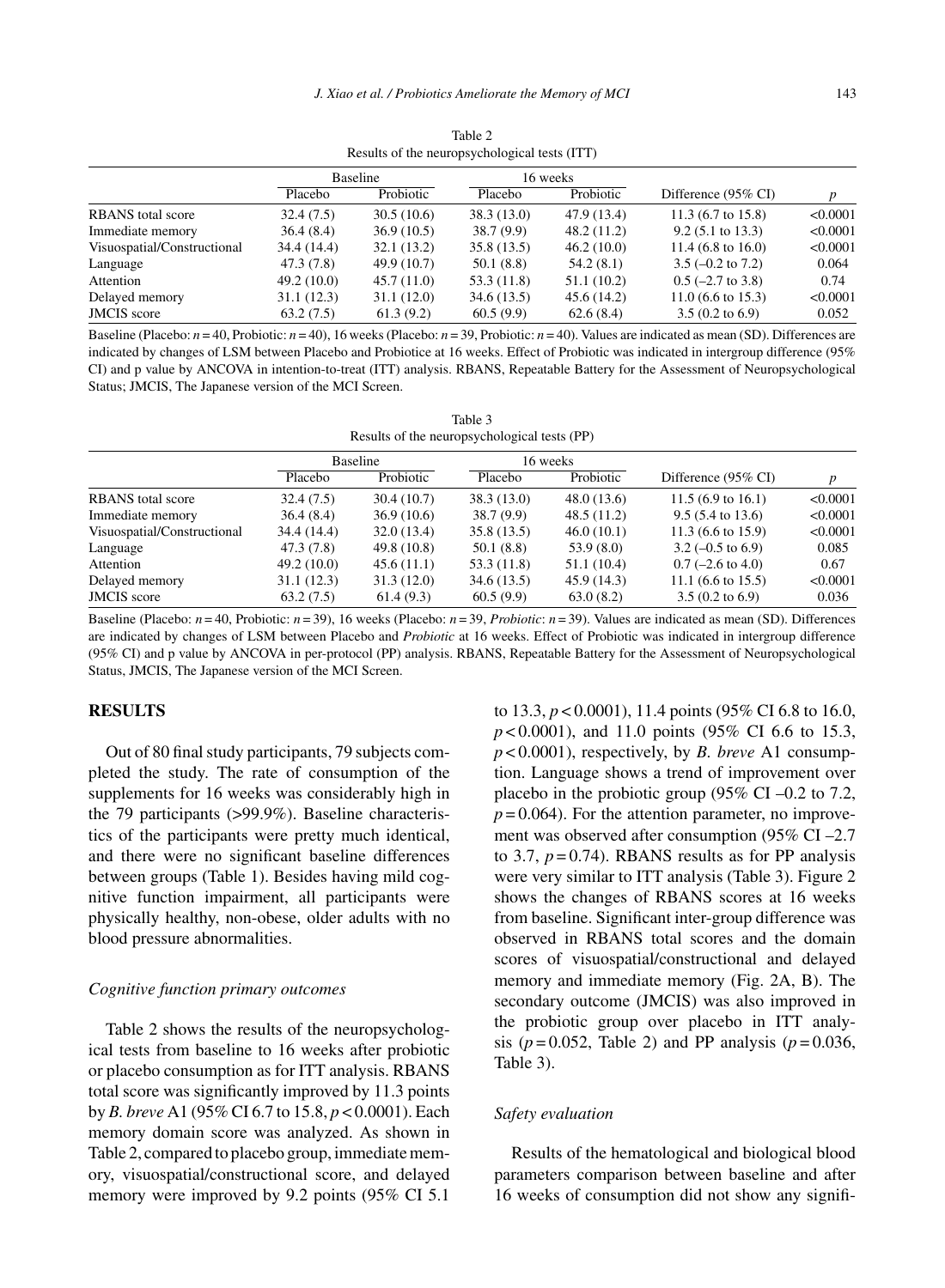

Fig. 2. Changes of RBANS scores at 16 weeks from baseline. Values are indicated as mean with error bars as SE. \*\**p* < 0.001, \*\*\**p* < 0.0001, inter-group difference, Student's *t*-test. RBANS, Repeatable Battery for the Assessment of Neuropsychological Status.

cant changes. Vital signs that include blood pressure and heart rate were also unchanged. Reported adherence was 97.5% and 100% in placebo and probiotic groups, respectively. No study related adverse events occurred.

# **DISCUSSION**

The present study is the first double-blind, placebocontrolled study in humans to show the cognitive function enhancement benefit of the probiotic *B. breve* A1 in subjects with suspected MCI. Primary (RBANS) and secondary endpoints (JMCIS) were both met after 16 weeks of consumption in this population. The treatment was well-tolerated with no reported side-effects. We used RBANS in our study because, since its introduction in 1998, it has been proven sensitive at both detecting and characterizing very mild cognitive impairment, to distinguish dementia of different etiologies and to characterize MCI due to AD [17]. It has also been used in previous clinical studies as a sensitive measure of cognitive improvement after treatment with food products such as PUFA in the MCI population [18].

A significant improvement of cognitive functions was observed for treated participants over placebo in our study. RBANS score showed a significant 11.3 point improvement with *B. breve* A1 compared to placebo (*p* < 0.0001). RBANS domain scores were also improved: immediate memory (*p* < 0.0001), visuospatial/constructional (*p* < 0.0001), and delayed memory  $(p < 0.0001)$ . Only language and attention domain scores saw no improvement over placebo.

These data indicate that RBANS seems to be a sensitive and useful neuropsychological test to evaluate the central effects of probiotics on the memory of suspected MCI subjects and the effect of the probiotic strain in improving memory functions such as the awareness of who, when and where. The 11.3-point improvement seen after 16 weeks of *B. breve* A1 is remarkable. In comparison, dietary supplementation of arachidonic and docosahexaenoic acids in a similar MCI population showed a significant improvement of around 6 points in RBANS immediate memory score after 13 weeks [18]. Another clinical study that evaluated *Lactobacillus*fermented milk consumption effect on memory found a small but significant change of four points on the domain score of attention but no significant difference on RBANS total score [19]. Future longer longitudinal studies with *B. breve* A1 may reveal further tangible memory improvement.

A reduction of medial temporal lobe (MTL) volumes and a significantly smaller hippocampus have been previously demonstrated in MCI individuals [20]. MCI subjects also have a larger inferior lateral ventricle volume than usual. MTL volumes are significantly related to the RBANS immediate and delayed memory scores in a previous study [21], and both scores were significantly improved after *B. breve* A1 consumption. The MTL and the hippocampus are critical for short-term and long-term memory, which suggests that *B. breve* A1 is causing positive changes to the MCI subjects hippocampus, something that we also observed in our previous pre-clinical study [14]. In that study, *B. breve* A1 improved mouse memory and suppressed the hippocampal expressions of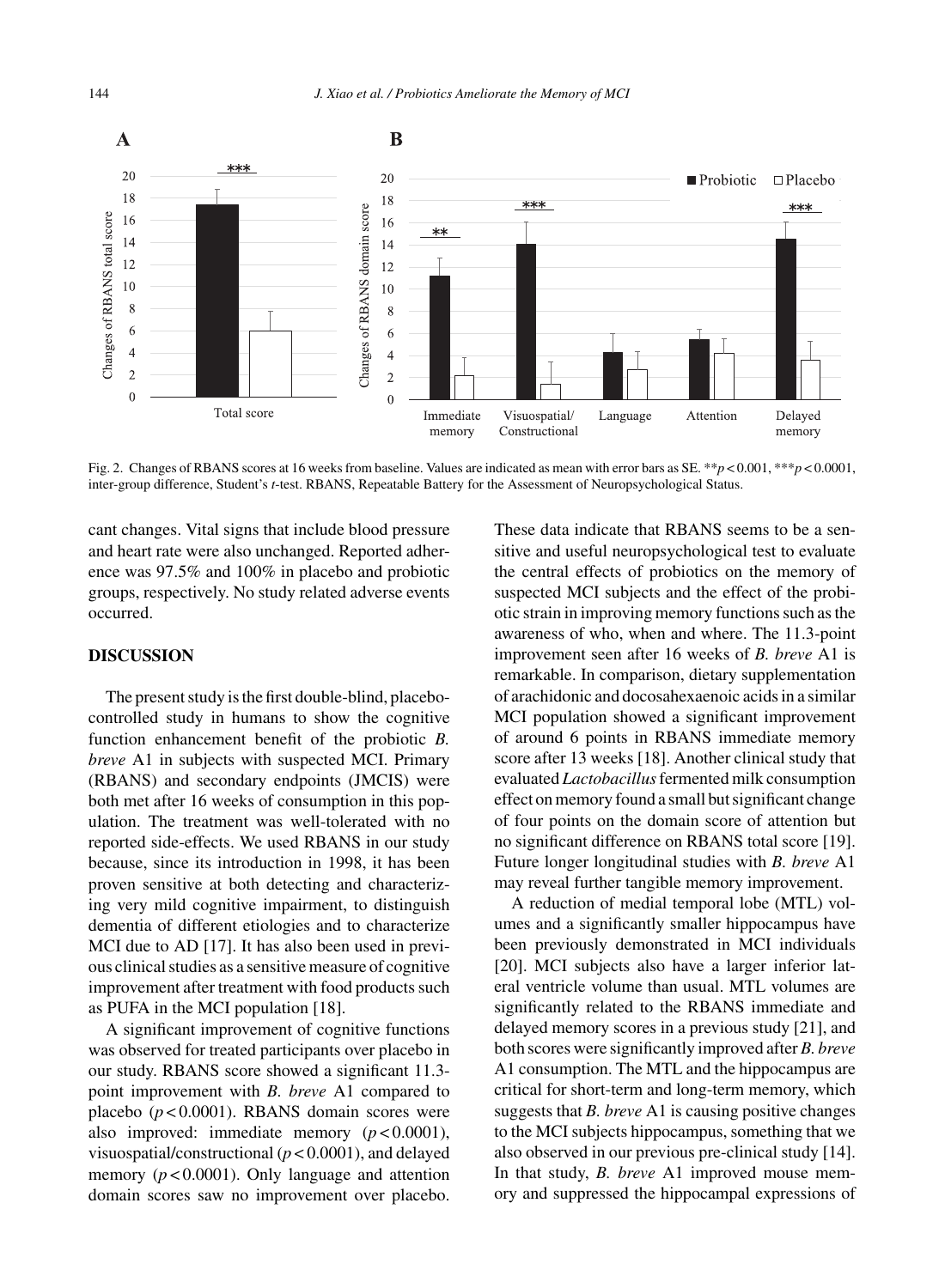inflammation and immune-reactive genes that are induced by amyloid- $\beta$ , and this has been reported recently also using other *Bifidobacterium* strain [22]. While we cannot investigate gene expression alteration in the hippocampus of living individuals, we speculate that *B. breve* A1 may have caused similar changes in treated study participants. Future positron emission tomography imaging studies (PET) using TranSlocatorPrOtein (TSPO), a marker of brain inflammation that was used in MCI subjects [23] to study microglial activation/inflammation, would be helpful to visualize *B. breve* A1 extent effect on the brain non-invasively. Taking into account the possibility that MCI is closely associated with the immune system and inflammation, it will be valuable in future studies to assess the effectiveness of our probiotic in MCI patients with underlying conditions that include vascular impairment or cancer.

*Bifidobacterium*, including its metabolite acetate, a short-chain fat acid, has been shown to modulate the gut microbiota and the immune system [24, 25]. In our previous pre-clinical study, we found that non-viable components of the bacterium or its metabolite acetate partially ameliorated the cognitive decline observed in an AD mouse model [14]. In that study, the administration of *B. breve* A1 increased the plasma acetate levels in treated animals. Although our present study did not compare the alteration of the gut microbiota after treatment, there is a possibility that the cognitive improvement we observed comes from a change of the gut microbiota towards less pro-inflammatory gut bacteria species, many of which are known to release lipopolysaccharides (LPS) and other metabolites leading to microglia activation in the brain [12]. Gut microbiota alteration via microbial-derived indole derivatives production is also associated with intestinal epithelial barrier integrity and modulation of intestinal inflammation [12], which may result in microglia modulation in the brain of MCI subjects after *B. breve* A1 consumption. Recently, we demonstrated that human-residential bifidobacteria, including strain *B. breve* A1, are potential producers of indole-3-lactic acid, a metabolite that has an anti-inflammatory effect and that is also possibly involved in host-microbiota crosstalk and neuronal developmental processes [26–28].

Changes in brain BDNF have been reported for probiotics such as *Bifidobacterium* in rodent experiments [29] and have a beneficial effect on genes and inflammation pathways involved in neurological disorders [30]. BDNF serum levels are elevated in MCI and AD compared to healthy individuals [31], so it is not clear if future studies could measure serum BDNF to understand how *B. breve* A1 consumption leads to memory improvement in MCI subjects. Fecal microbiota comparison after treatment in humans, as well as LPS production by the gut microbiota, will help in future studies to shed light on the mechanism of action of this probiotic strain on cognition and inflammation. This is of interest since manipulations of pre-clinical mouse models of AD using germ-free conditions and alterations of the gut microbiota with antibiotics have shown the importance of gut bacteria to influence amyloid deposition in the brain as well as stimulating microglia activation, a significant contributor to brain inflammation and cognitive impairment in MCI [32].

In our next clinical trials, we will conduct exploratory biomarker studies using blood, cerebrospinal fluid, and feces to fully understand how *B. breve* A1 is causing an amelioration of memory in the MCI population as well as evaluate its potential to treat AD dementia. The identification of the precise mechanism would also shed much-needed light on what is causing dementia and related CNS disorders and potentially help justify further intervention studies in various neuropathologies.

No drugs are currently approved for treating MCI, as opposed to dementia. Approved symptomatic drugs for AD such as donepezil, rivastigmine, and galantamine were thought to potentially help with symptoms of MCI, or slow its progression to dementia, but clinical trials data turned negative. The identification of effective treatment of MCI subjects is, therefore, a pressing unmet medical need. In our study, *B. breve* A1 showed a clear and significant improvement of RBANS total score, in particular for domain scores of immediate memory, visuospatial/constructional and delayed memory, and JMCIS after only 16 weeks in the suspected MCI population. This finding, although seeking subsequent confirming studies, could signal a profound shift as to how MCI can be treated and perhaps, as a result, prevent the development of cognitive impairment by an affordable and safe solution to the general population.

## **ACKNOWLEDGMENTS**

We are grateful to the participants, clinic staff, and the members of Huma R & D Co. Ltd. for their cooperation in this study. Thanks are given to Hirokazu Hamano and Chyn-Boon Wong (Morinaga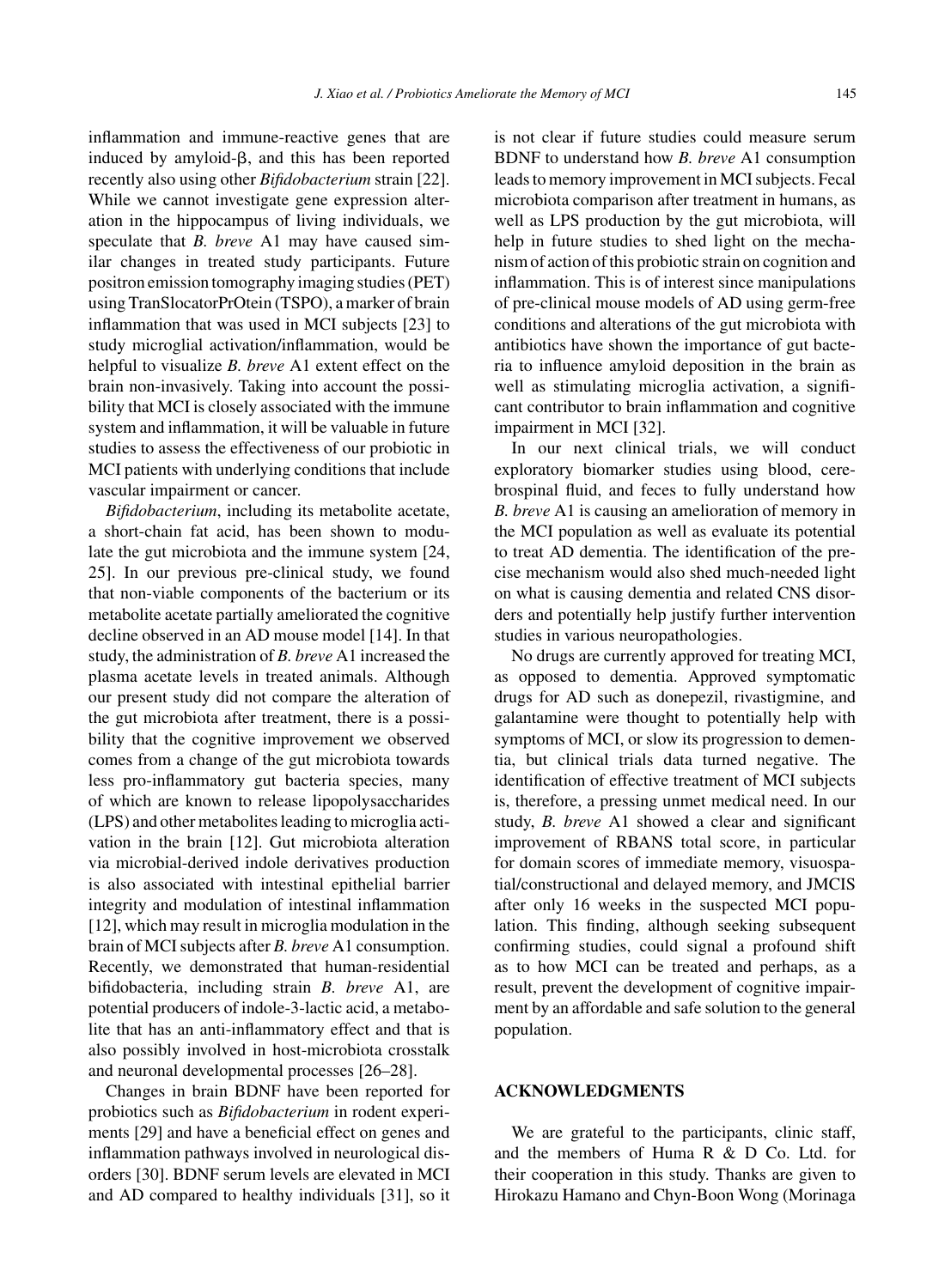Milk Industry Co., Ltd.) for their critical review of this manuscript. Morinaga Milk Industries Co., Ltd provided the funding for the study. The clinical study was conducted by the clinical research organization, Huma R & D Co. Ltd., who collected the data, performed the statistical analysis and provided the study report. Data included in this manuscript was based on the study report from the clinical research organization (Huma R & D Co. Ltd, Tokyo, Japan).

Authors' disclosures are available online ([https://](https://www.j-alz.com/manuscript-disclosures/20-0488r1) [www.j-alz.com/manuscript-disclosures/20-0488r1\)](https://www.j-alz.com/manuscript-disclosures/20-0488r1).

#### **REFERENCES**

- [1] Morris JC, Storandt M, Miller JP, McKeel DW, Price JL, Rubin EH, Berg L (2001) Mild cognitive impairment represents early-stage Alzheimer disease. *Arch Neurol* **58**, 397-405.
- [2] Petersen RC, Caracciolo B, Brayne C, Gauthier S, Jelic V, Fratiglioni L (2014) Mild cognitive impairment: A concept in evolution. *J Intern Med* **275**, 214-228.
- [3] Huang LK, Chao SP, Hu CJ (2020) Clinical trials of new drugs for Alzheimer disease. *J Biomed Sci* **27**, 1-13.
- [4] Aisen PS (2019) Editorial: Failure after failure. What next in AD drug development? *J Prev Alzheimers Dis* **6**, 150.
- [5] Pisa Di, Alonso R, Fernández-Fernández AM, Rábano A, Carrasco L (2017) polymicrobial infections in brain tissue from Alzheimer's disease patients. *Sci Rep* **7**, 5559.
- [6] Fülöp T, Itzhaki RF, Balin BJ, Miklossy J, Barron AE (2018) Role of microbes in the development of Alzheimer's disease: State of the Art - An International Symposium Presented at the 2017 IAGG Congress in San Francisco. *Front Genet* **9**, 362.
- [7] Adan RAH, van der Beek EM, Buitelaar JK, Cryan JF, Hebebrand J, Higgs S, Schellekens H, Dickson SL (2019) Nutritional psychiatry: Towards improving mental health by what you eat. *Eur Neuropsychopharmacol* **29**, 1321-1332.
- [8] Iuliano E, Di Cagno A, Cristofano A, Angiolillo A, D'Aversa R, Ciccotelli S, Corbi G, Fiorilli G, Calcagno G, Di Costanzo A, Aquino G, Arcari V, Buongusto L, Cavallo G, Faraone M, Ferrara N, Filangieri M, Fiscarelli M, Iavarone S, Iannetta F, Moffa S, Mignogna P, Oriani G, Palombo F, Panichella T, Pedata S, Petti B, Spaziano M, Taglialatela M, Valente R (2019) Physical exercise for prevention of dementia (EPD) study: Background, design and methods. *BMC Public Health* **19**, 659.
- [9] Wang X, Sun G, Feng T, Zhang J, Huang X, Wang T, Xie Z, Chu X, Yang J, Wang H, Chang S, Gong Y, Ruan L, Zhang G, Yan S, Lian W, Du C, Yang D, Zhang Q, Lin F, Liu J, Zhang H, Ge C, Xiao S, Ding J, Geng M (2019) Sodium oligomannate therapeutically remodels gut microbiota and suppresses gut bacterial amino acids-shaped neuroinflammation to inhibit Alzheimer's disease progression. *Cell Res* **29**, 787-803.
- [10] Fortier M, Castellano CA, Croteau E, Langlois F, Bocti C, St-Pierre V, Vandenberghe C, Bernier M, Roy M, Descoteaux M, Whittingstall K, Lepage M, Turcotte ÉE, Fulop T, Cunnane SC (2019) A ketogenic drink improves brain energy and some measures of cognition in mild cognitive impairment. *Alzheimers Dement* **15**, 625-634.
- [11] Joint FAO/WHO Working group. Guidelines for the evaluation of probiotics in food. [https://www.who.](https://www.who.int/foodsafety/fs_management/en/probiotic_guidelines.pdf) int/foodsafety/fs [management/en/probiotic](https://www.who.int/foodsafety/fs_management/en/probiotic_guidelines.pdf) guidelines.pdf. Last update 2002.
- [12] Cryan JF, O'riordan KJ, Cowan CSM, John F. Sandhu KV, Bastiaanssen TFS, Boehme M, Codagnone MG, Cussotto S, Fulling C, Golubeva AV, Guzzetta KE, Jaggar M, Long-Smith CM, Lyte JM, Martin JA, Molinero-Perez A, Moloney G, MorelliVE, Morillas E, O'Connor R, Cruz-Pereira JS, Peterson VL, Rea K, Ritz NL, Sherwin E, Spichak S, Teichman EM, van de Wouw M, Ventura-Silva AP, Wallace-Fitzsimons SE, Hyland N, Clarke G, Dinan TG (2019) The microbiota-gut-brain axis. *Physiol Rev* **99**, 1877-2013.
- [13] Wraith DC, Nicholson LB, Wraith DC, Nicholson LB (2012) The adaptive immune system in diseases of the central nervous system Find the latest version: Review series The adaptive immune system in diseases of the central nervous system. *J Clin Invest* **122**, 1172-1179.
- [14] Kobayashi Y, Sugahara H, Shimada K, Mitsuyama E, Kuhara T, Yasuoka A, Kondo T, Abe K, Xiao JZ (2017) Therapeutic potential of *Bifidobacterium breve* strain A1 for preventing cognitive impairment in Alzheimer's disease. *Sci Rep* **7**, 13510.
- [15] Kobayashi Y, Kuhara T, Oki M, Xiao JZ (2019) Effects of *Bifidobacterium breve* A1 on the cognitive function of older adults with memory complaints: A randomised, double-blind, placebo-controlled trial. *Benef Microbes* **10**, 511-520.
- [16] Cho A, Sugimura M, Nakano S, Yamada T (2008) Current topics in management: The Japanese MCI Screen for early detection of Alzheimer's disease and related disorders. *Am J Alzheimers Dis Other Demen* **23**, 162-166.
- [17] Karantzoulis S, Novitski J, Gold M, Randolph C (2013) The Repeatable Battery for the Assessment of Neuropsychological Status (RBANS): Utility in detection and characterization of mild cognitive impairment due to Alzheimer's disease. *Arch Clin Neuropsychol* **28**, 837-844.
- [18] Kotani S, Sakaguchi E, Warashina S, Matsukawa N, Ishikura Y, Kiso Y, Sakakibara M, Yoshimoto T, Guo J, Yamashima T (2006) Dietary supplementation of arachidonic and docosahexaenoic acids improves cognitive dysfunction. *Neurosci Res* **56**, 159-164.
- [19] Ohsawa K, Nakamura F, Uchida N, Mizuno S, Yokogoshi H (2018) *Lactobacillus helveticus*-fermented milk containing lactononadecapeptide (NIPPLTQTPVVVPPFLQPE) improves cognitive function in healthy middle-aged adults: A randomised, double-blind, placebo-controlled trial. *Int J Food Sci Nutr* **69**, 369-376.
- [20] Suzanne M, Norbert S, Kristine Y, Catherine M, Bruce M, Weiner MW (2010) Hippocampal atrophy patterns in mild cognitive impairment and Alzheimer's disease. *Hum Brain Mapp* **31**, 1339-1347.
- [21] England HB, Gillis MM, Hampstead BM (2014) RBANS memory indices are related to medial temporal lobe volumetrics in healthy older adults and those with mild cognitive impairment. *Arch Clin Neuropsychol* **29**, 322-328.
- [22] Lee HJ, Lee KE, Kim JK, Kim DH (2019) Suppression of gut dysbiosis by *Bifidobacterium longum* alleviates cognitive decline in 5XFAD transgenic and aged mice. *Sci Rep* **9**, 11814.
- [23] Knezevic D, Mizrahi R (2018) Molecular imaging of neuroinflammation in Alzheimer's disease and mild cognitive impairment. *Prog Neuropsychopharmacol Biol Psychiatry* **80 (Pt B)**, 123-131.